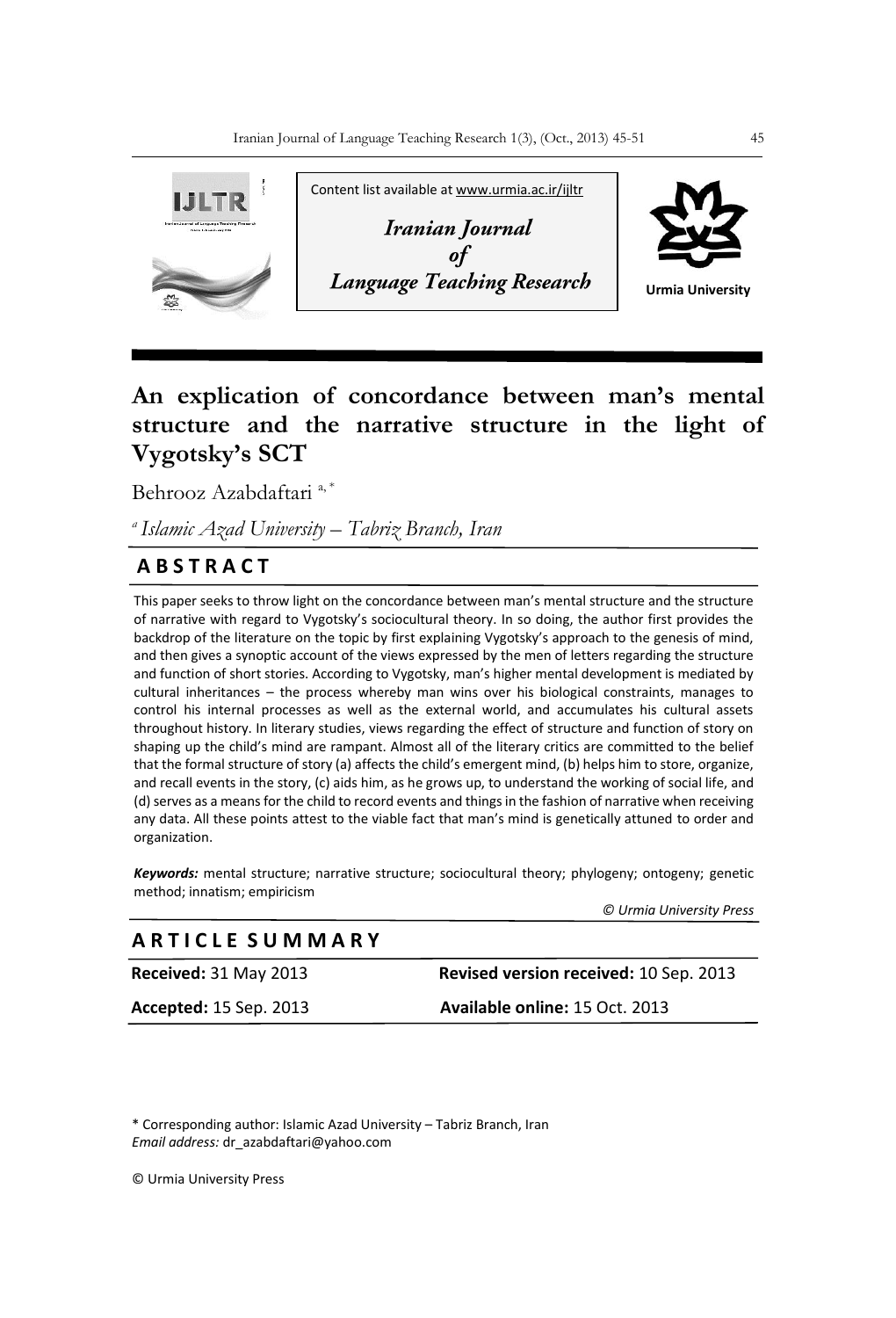### **Introduction**

I was engaged during the past months in reading an MA dissertation by an English Major in Applied Linguistics about the effect of short story on the retention of abstract words by the second language learner. I had been assigned the supervisor of the dissertation and indeed I welcomed the occasion as I used to be and still am very much interested in literature, in general and in English literature, in particular, mainly because I regard literature a vicarious experience as it affords the reader the second thought on the meanings and values of life. Literature, to me, serves as a mirror whereby I can see myself in the past, perceive myself at the present, and view myself in the future. It is a thread that binds me with the other human beings, their joys and sorrows, their hopes and despairs, agony and ecstasy irrespective of their race, country, religion, and social class.

Well, back to the thesis of the paper. While I was reading through the work, I came upon a statement which suddenly wised me up to a fact which I had imperceptibly felt but had not voiced or committed it to paper until then. The statement ran as 'There is concordance between man's mental structure and the structure of narrative genera.' The statement was indeed a spark that set aflame my concept of Vygotsky's sociocultural genesis of human mind. Having been inducted into the theoretical speculations over man's mental development under the influence of social and historical/cultural artifacts, I did not spend much time to come up with an answer to the question which had haunted me for a long time: 'Why do we enjoy reading or listening to short stories?' Is it because we have the tendency to visualize ourselves as one of the characters of the story or the novel? Is it because we, while interacting with one of the characters involved in the story, give vent to our indignation, hence discharge our pent up emotions, the process that is called 'catharsis' by psychologists? Is it because we seek sanctuary from the harassment of events in our lives, which leave a bitter taste in our mouths? Any answer given by the presumptive reader to these rhetorical questions may sound legitimate, but amid the various speculations on the question raised above, one answer, yet unvoiced, sounds so plausible. Now I venture to explain it in detail.

#### **Sociocultural Theory (SCT)**

In Vygotskian Sociocultural theory (SCT), man's cognition is studied within its social context; the belief is that man's cognitive development and functioning is contingent on man's ubiquitous use of artifacts, the most important one being language which is *species specific.*

SCT, a theory of the development of higher mental functions, is rooted in the 18<sup>th</sup> and 19<sup>th</sup> century German philosophy of Kant and Hegel and economic writings of Marx and Engels (Lantolf & Thorne, 2006).

In Vygotsky's genetic method, the dualism of mind and body is rejected. Within SCT, higher mental processes are mediated by the psychological tools (artifacts, the most important one being language) whereby man is endowed with a capacity to organize and gain voluntary control over his biologically specified mental functions. Unlike physical tools that are directed at outside world, psychological tools (numbers, charts, figures, art, music, language) have a dual directionality, 'reversibility', in Vygotsky's term. They may be outwardly or inwardly directed to regulate and control our mental processes such as memory, attention, rational thinking, learning and so forth.

Traditional research methods, for example, S-R model, do not capture the historical or sociocultural features of psychological development of our species. Vygotsky objects to 'hypothetic-deductive' structure in conducting research in which the researcher proposes a set of hypotheses concerning unobservable cognitive processes and examines their deducible consequences. Also, in this theory, the notion that man is the product of some innate properties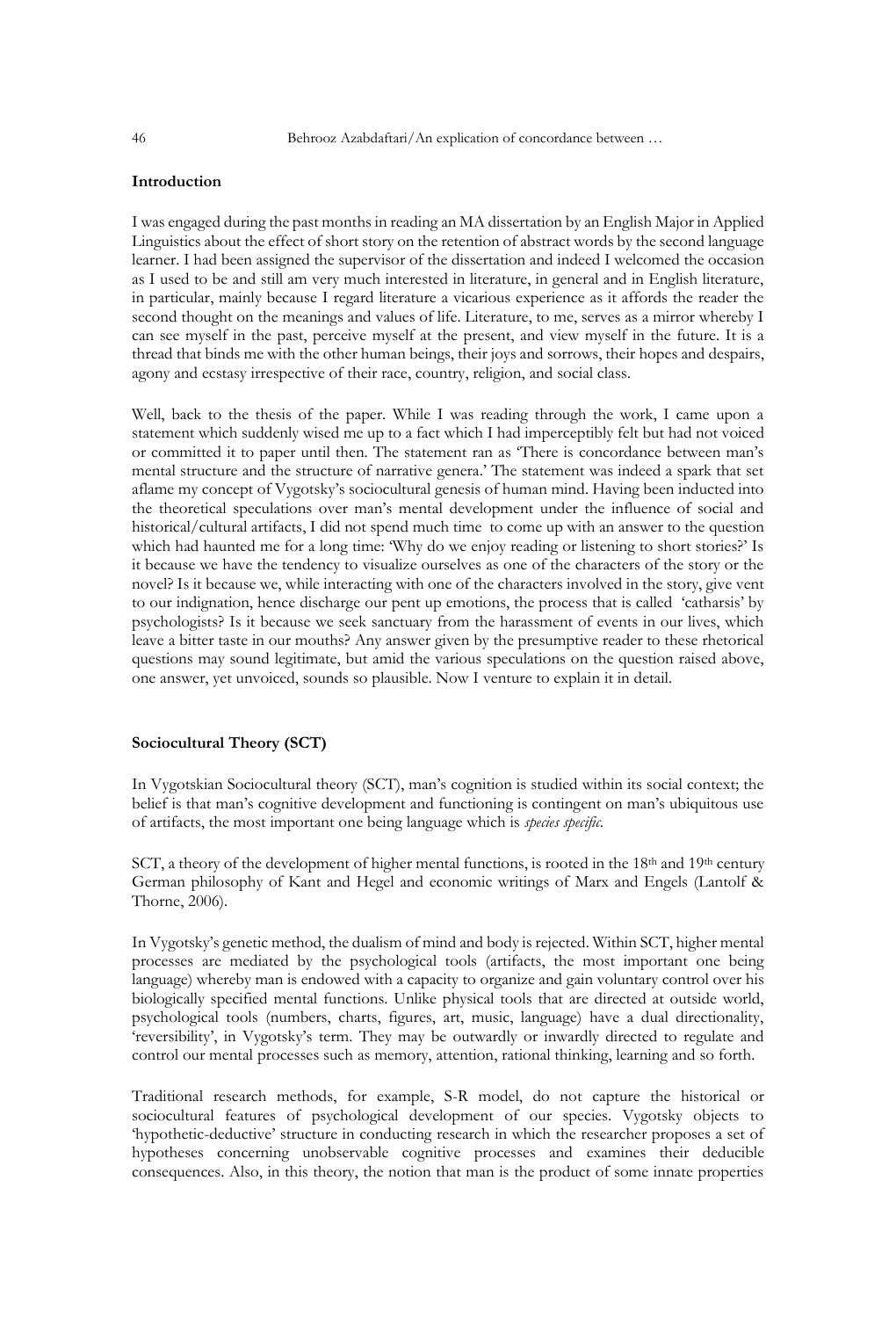with which he is born is rejected. There is no room for the innatist's or the behaviorist's ideas regarding man's mental behavior in this theory. The tenets of Vygotsky's position on the genesis of man's mind are: a) to learn about man's mind, one has to approach it both at the phylogenic level (historical development) and at ontogenetic level (present existing social context); b) biologically-endowed elementary functions are influenced by environmental circumstances; c) man's elementary functions (shared with primates) are biological in origin whereas higher mental functions are historical in origin; d) symbolic artifacts and cultural practices empower us to control our biological endowments.

Previously, research on mental functioning assumed a unidirectional relationship between human beings and nature. Innatists (those who believe man is born with some mental capacities) and behaviorists (those who maintain that man is the product of experiences perceived through his senses) are committed to this tradition of thinking. With former school of thought, innatists, directionality flows from the brain to the world. The behaviorists, on the contrary, hold that directionality flows from the world to the brain. Vygotsky believes in bi-directionality, namely natural endowments form the foundation for thinking, and socioculturally organized activities and artifacts transform elementary functions into higher mental functions which are specific characteristics of thinking man. Thus elementary mental functions provide the foundation for the development of higher mental functions which in return reshape the elementary functions throughout the history; directionality being first from inside out and later from outside in. At the risk of laboring the point, we may say that natural mental functions, for example, memory, attention, reflexes, spatial recognition, quantification, and so on, interact directly with the environment; higher mental functions, for example, reasoning, analysis, synthesis, comparison, deduction, etc., although organized on the foundation of biologically given functions, are mediated by culturally created auxiliary artifacts over the course of history. Artifacts as such build on each other, giving rise to accumulated knowledge which of its nature produces a ratchet effect – the process which has a faster rate than the operation of biological evolution, entailing the sequel that the following progeny turns out intellectually sharper than their ancestral generation.

As cultural artifacts, either physical (e.g. hammer) or symbolic (e.g. language) spread throughout the community, they pave the road for the collaboration between the members of the community through linguistic interaction whereby sign meanings become increasingly independent of the particular 'spatiotemporal' context in which they are used (Wertsch 1985; Tomasello, 1999), the process which is termed 'displacement' by Luria (1976).

To recapitulate the central tenet of Vygotsky' SCT briefly, we may say that the individual development is contingent on two lines: biological line and cultural line. While fundamental biological traits are shaped up at the early stage of man's development, the cultural development is connected to what transpires in the sociocultural domain both at the level of general human culture as well as at the level of a specific culture. We may put it differently: the phylogenetic and sociocultural domains merge in ontogenesis so that the individual organism arises from the interaction between our biological and cultural inheritances. This great idea of Vygotsky allowed him to overcome the dualism of *man* and *society* which has prevented the construction of unified psychology for a long time. It is within this psychology that we posit the view that man's mental structure is wrought by being exposed to narrative genera throughout history since he dwelt in caves up to the present time when the mother recounts nursery tales to him as a baby while rocking the cradle. In a sense, the concordance lies at the cross-point of man's mental structure and the structure of short story. Now, it is time we took up the story line of the discussion.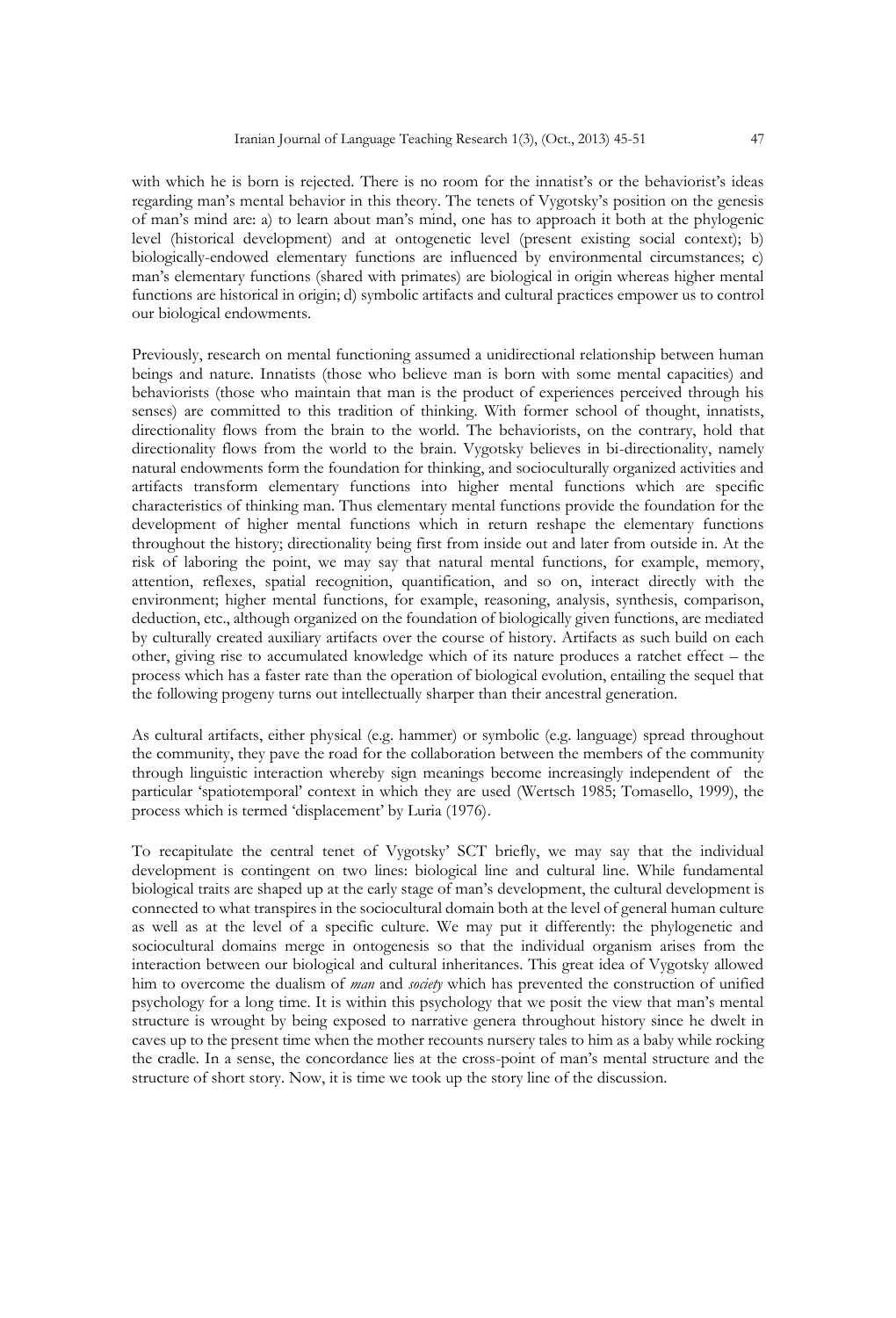### **Narrative Genera**

Since man dwelt in caves in ancient times, he in one way or another has been narrating his experiences of hunting beasts, his encounter with untoward episodes, his doing trades … to his fellow cave dwellers. The life experiences in those far-off days have never stopped leaving their impact on man's mental structure. Indeed, since the earliest days man's mind has been shaped up through the recounting to his fellow hunters his daily activities. The narrative genera, on the phylogenetic level, was the first dominant language function that developed compared to descriptive and expository types of verbal interaction, hence prominent in man's verbal repertoire. Interestingly enough, on the ontogenetic level, too, it is the narrative genera that engulf the infant's world. From the early months when the child is capable of responding to the objects and events in his immediate environment, the mother begins interacting with the infant, pitching her words and utterances at its perceptual level, generally in a story fashion. The formal structure of the story is more compatible with the child's emergent mind, enabling the child to store, organize, and recall the things in the story (Haven, 2005). As the child grows up, narrative fulfills a critical sense-making function. Stories told by the mother provide the child with a way to make sense of happenings around him. The structure of stories, as an external input, often with an interactive tilt, affects the child's way of understanding the intricate working of social life, increases his memory capacity, and aids him to remember his past percepts in a systematic way (Trousdale, 1990; Swatton, 1999). There is a grain of truth in the statement that people understand the world in terms of the stories that they have already understood. It is also psychologically true to claim that man's earlier experiences affect his later learning experiences (Kahn, 2001; Denning, 2001; Schank, 2000; Boyce, 1996; Tannen, 1999; Coles, 1989). The literature on the impact of stories on man's mind is rampant, attesting to the fact that our brain is hardwired for stories; namely, our brain is predisposed for grasping and understanding stories. Story is said to be built into the human genetic code instructions to wire the brain to think in story terms by birth (Haven, 2005). It is because of the narrative nature of human minds at and before birth that we are impelled as adults to make sense of our lives in terms of narrative (McAdams, 1993; Pinker, 2000).

The brain's story predisposition is reinforced and strengthened as the brain develops. Beyond the age of about 12, the brain's physical, neural 'maps' have been made. Child begins quite early to make use of the conventions of story to interpret his direct experiences of the world. Infants and toddlers use narrative to explain and to create meanings because that is what parents and their cultures do (Applebee, 1978; Kotulak, 1999). To put it in a nutshell, the human brain is predisposed to think in story terms. This mental set of man, compared with the descriptive and expository genera, is tilted towards the narrative genera, to which it is exposed and with which he comes into contact while interacting with his fellow human beings along the history line and from the outset he comes into the world.

It goes without saying that the brain can process limited amount of information, so instead of complete analyses, it relies on some crude rules of thumb such as:

- a) Events have causes in past events (temporal sequencing),
- b) Actions are driven by beliefs and goals,
- c) Human behavior follows predictable patterns, and
- d) The human mind imposes narrative structure on the information available from experiences and then interprets experiences through this structure.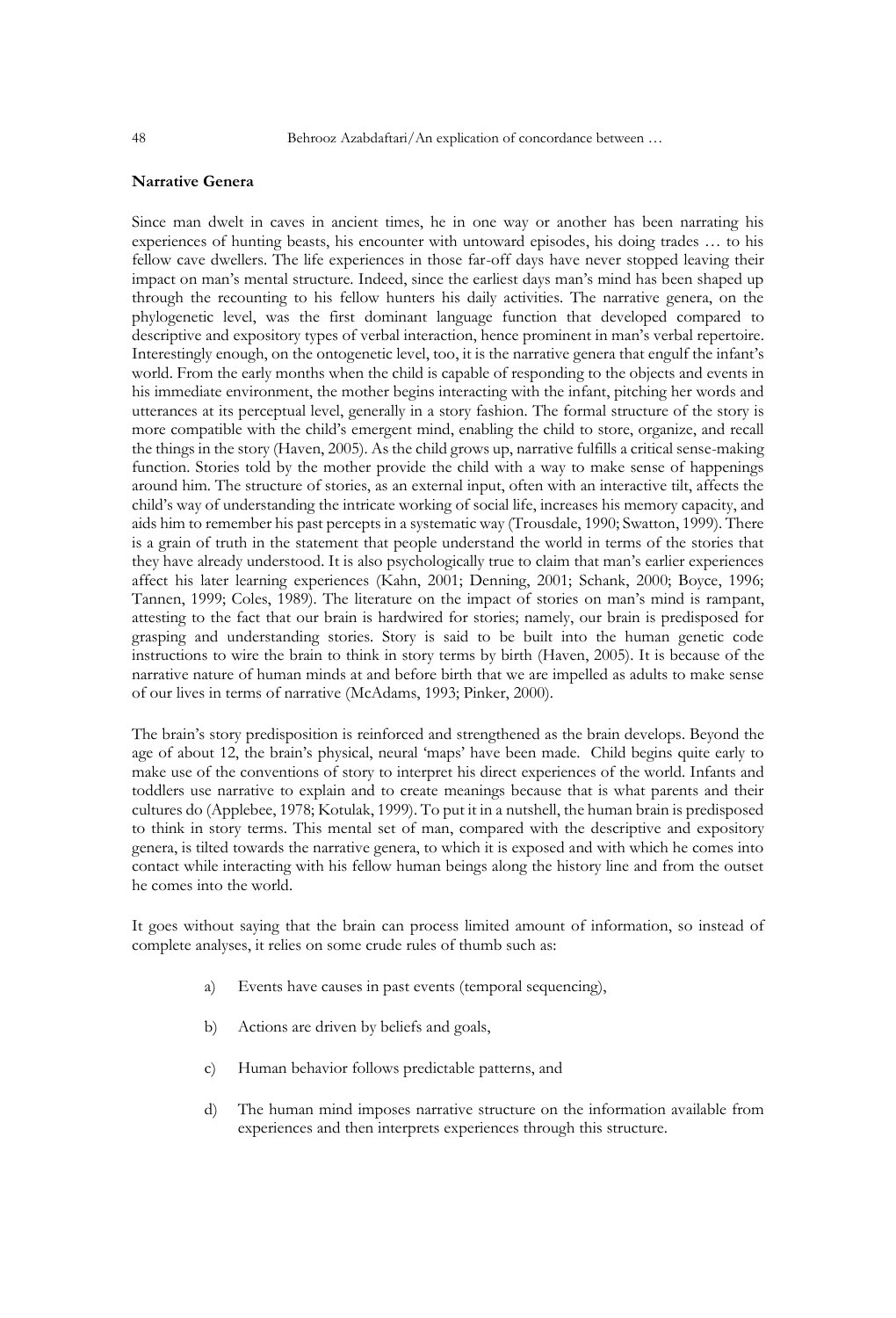It is due to mental story maps that human beings make sense of other human being's behavior and create meaning from sensory input. The human mind operates by structuring input and experiences into story fashion. Mind is never free of pre-commitments (Turner, 1996; Pinker, 1997). Alongside these mental maps, we not only interpret the world, real or fictional, but also provide principally the missing links when encountering partial information. It is interesting to note that the elements of story are said to be universal (Hobbs, 1990; Haven. 2005; Polkinghorne, 1988). Man is a goal seeker animal, and intelligence is the ability to attain goals in the face of obstacles by means of decisions and actions based on rational rules. This quality of 'intelligence' is awarded to those who follow structure (Pinker, 1997). Narrative details help the young child create images; images are believed to be more convincing and more memorable than either facts or abstract principles (Tannen, 1999).

There is a consensus among research workers that human mind, when receiving any data, records them on narrative arrangement in order to make sense of them. Novels are interpreted like experiments. Readers explore the consequences of varying one or more parameters within the fictional world while holding all other aspects constant. Also, it is argued that readers interpret experiments like novels. Equally important is the observation that paradigmatic truth (science) is time-independent. Once, the scientific truth becomes time-bound, i.e. truth is placed within timedependent sequences, the scientific genera take on the narrative tone. Conversely, if we omit the story elements from a discourse, i. e. divest the discourse of its time-dependent feature, we convert the narrative discourse into the scientific discourse.

Recent research suggests the text structure is an important determinant of text comprehension. Man's mental structure, having taken shape along the story lines since the early days of his evolution, conforms to the narrative text structure, hence ready to comprehend and retain the text content in the memory. Memory champions are said to link what they want to remember to colors, familiar names, events, visual images, and then string them along familiar paths. They remember by creating story that provides context and relevance for meaningless information (Foer, 2006; Mandler, 1984). Nath (2004) has posited the view that narrative experience is the same as direct experience. This means that when we hear/read a story, it is as if we have experienced and lived that story. Now it is easy to understand why some men of letters have defined literature as *vicarious* experience. However, there is a big difference between narrative experience and direct experience; namely, the writer of the story may opt to impose an artistic arrangement on direct experiences in order the render the story more palatable to the reader's sense of beauty. This artistic fashioning of the events in the story, like the pragmatic meanings in the text, fascinates the reader by invoking his curiosity to delve into the deeper strata of the story. Further, the artistic composition of the story, according to Vygotsky (1971), leads to *catharsis* which contributes to the release of suppressed emotions, thus ensuring the retrieval of psychological and mental health of the reader.

#### **Concluding Remarks**

To put the finishing touches to the topic of this paper, I may recapitulate the discussion, saying that all the evidence available in the literature on the structure of the narrative and man's mental structure attests to fact that the structure of man's mind, having contact with the narrative since the earliest days of history (phylogenesis) and from the days he started as an infant to interact with his/her mother and peer group (ontogenesis), is in concord with the structure of story. Man is genetically attuned to *order* and *organization.* The artistic creation will enjoy a transcendental value if it exhibits a reasonable system; if it does not, it is relegated to no man's land, and its creator will be banished from the pantheon of men of celebrity forever. Men of letters across the world have tried their hands at producing short stories and novels, but few of them have come off with flying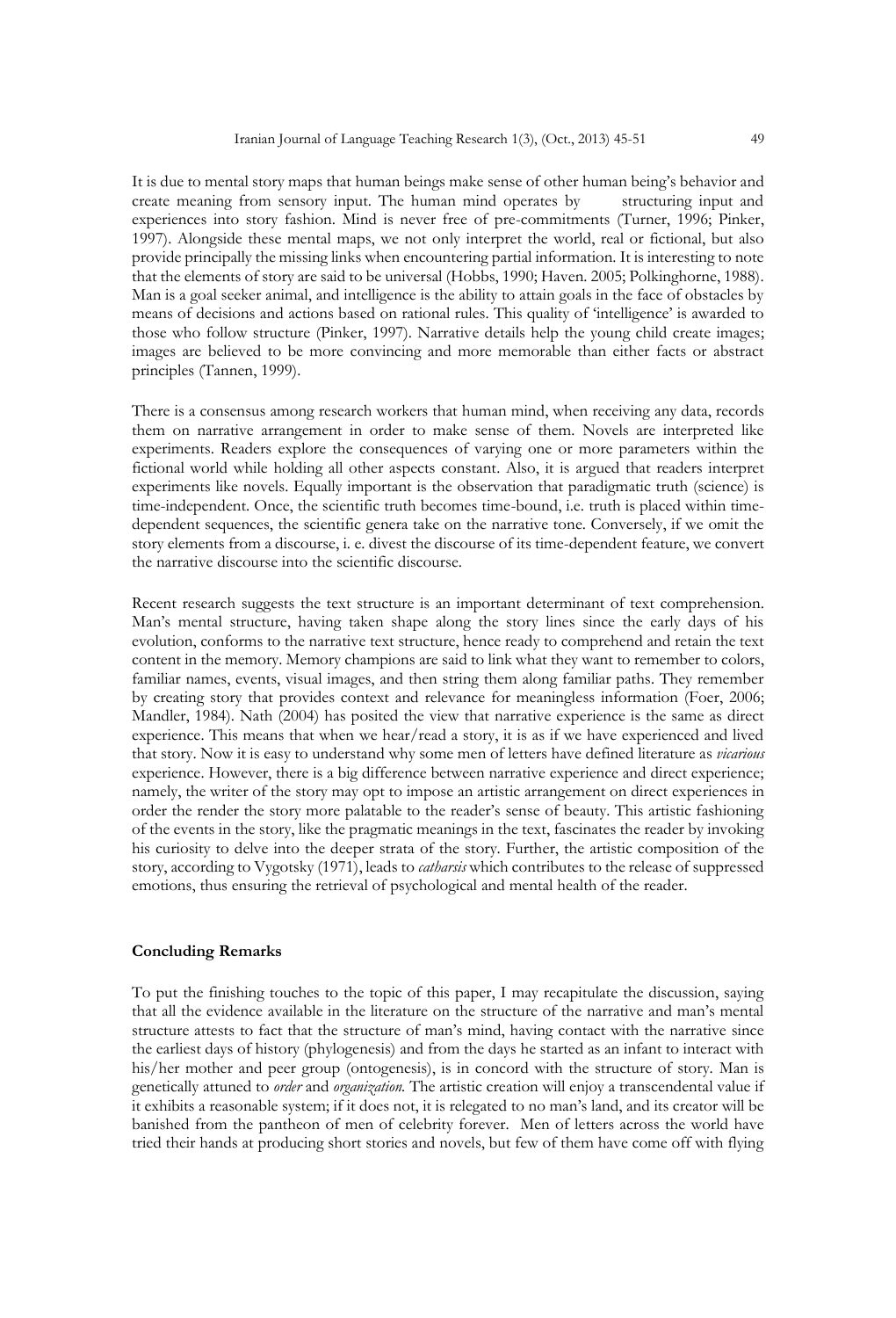colors, so to speak. Those who won the admiration of public readership have indeed responded to the intellectual and emotional needs of the reader.

Regarding the pedagogical implication of the theme of this paper, I, speaking from my personal experience, say almost assuredly that the L2 learner has always been responsive to English narratives perhaps because of the link forged between the structural patterns of this genre and his mental structure. 'Tell me a story' has been the refrain in the verbal interactions among people of different races, cultures, and nationalities. In a nut shell, short stories and novels, being vicarious experiences, offset the shortcomings of learning the target language in non-native environment. To provide the EFL learner with genuine natural language specimens, I would recommend using appropriate English short stories, in terms of the student learner's language proficient and area of interest, mostly as an outside classroom activity. Retelling the story by the student either orally or in writing in class will aid him, as evinced by literature on foreign language instruction, to enhance both his English knowledge and skill.

#### **References**

Applebee, A**. (**1978). *The child's concept of story*. Chicago: University of Chicago Press.

- Boyce, M. (1996). 'Organizational Storytelling: A Critical Review'. *Journal of Organizational Change Management, 9*(5), 5-26.
- Coles, R. (1989). *The call of stories*. Boston, MA: Houghton Mifflin Company.
- Denning, S. (2001). *The sprinboard: How storytelling ignites action in knowledge-Era organizations*. Boston: Butterworth-Heinemann.
- Foer, J. (2006). How to win the world memory championship. *Discover*, *17,* 62-66*.*
- Haven, K. (2005). Voice of the mind: The amazing power of story. A summary of presentation of recent research. Available: [http://esdepo.gsfc.nasa.gov/does/files/20060503\\_K](http://esdepo.gsfc.nasa.gov/does/files/20060503_)endall.pdf.
- Hobbs, J. (1990). *Literature and cognition*. Stanford, CA: Center for the Study of Language and Cognition.
- Kahn, S. **(**2001). Bringing us back to life: Storytelling and the modern organization. *Information Outlook,* 5 (5), 26-29.
- Kotulok, R**. (**1999). *Inside the brain: Revolutionary discoveries of how the mind works*. Kansas City: Andrew McMeel Publishing.
- Lantolf, J. P. & Steven L. T**. (**2006). *Sociocultural theory and the genesis of second language development*. Oxford: Oxford University Press.
- **\***Luria, A. R. **(**1961). *Cognitive development: Its cultural and social foundation*. Cambridge, Mass.: Harvard University Press.